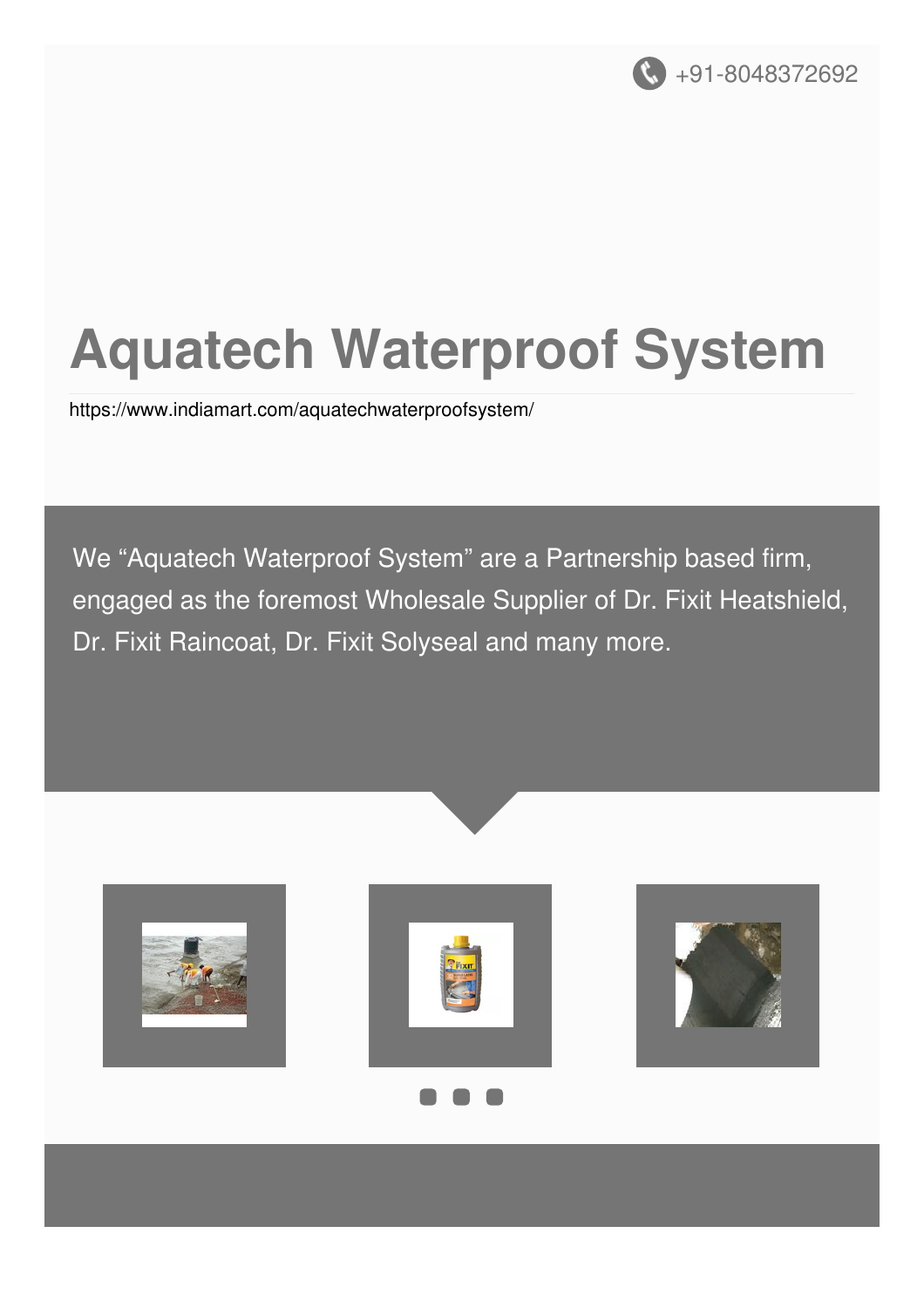#### About Us

Established in the year **2011** at **Pune, Maharashtra**, we "**Aquatech Waterproof System**" are a **Partnership** based firm, engaged as the foremost **Wholesale Supplier** of **Dr. Fixit Heatshield, Dr. Fixit Raincoat, Dr. Fixit Solyseal** and many more. Our products are high in demand due to their premium quality different patterns and affordable prices. Furthermore, we ensure to timely deliver these products to our clients, through this we have gained a huge clients base in the market

#### **For more information, please visit**

<https://www.indiamart.com/aquatechwaterproofsystem/profile.html>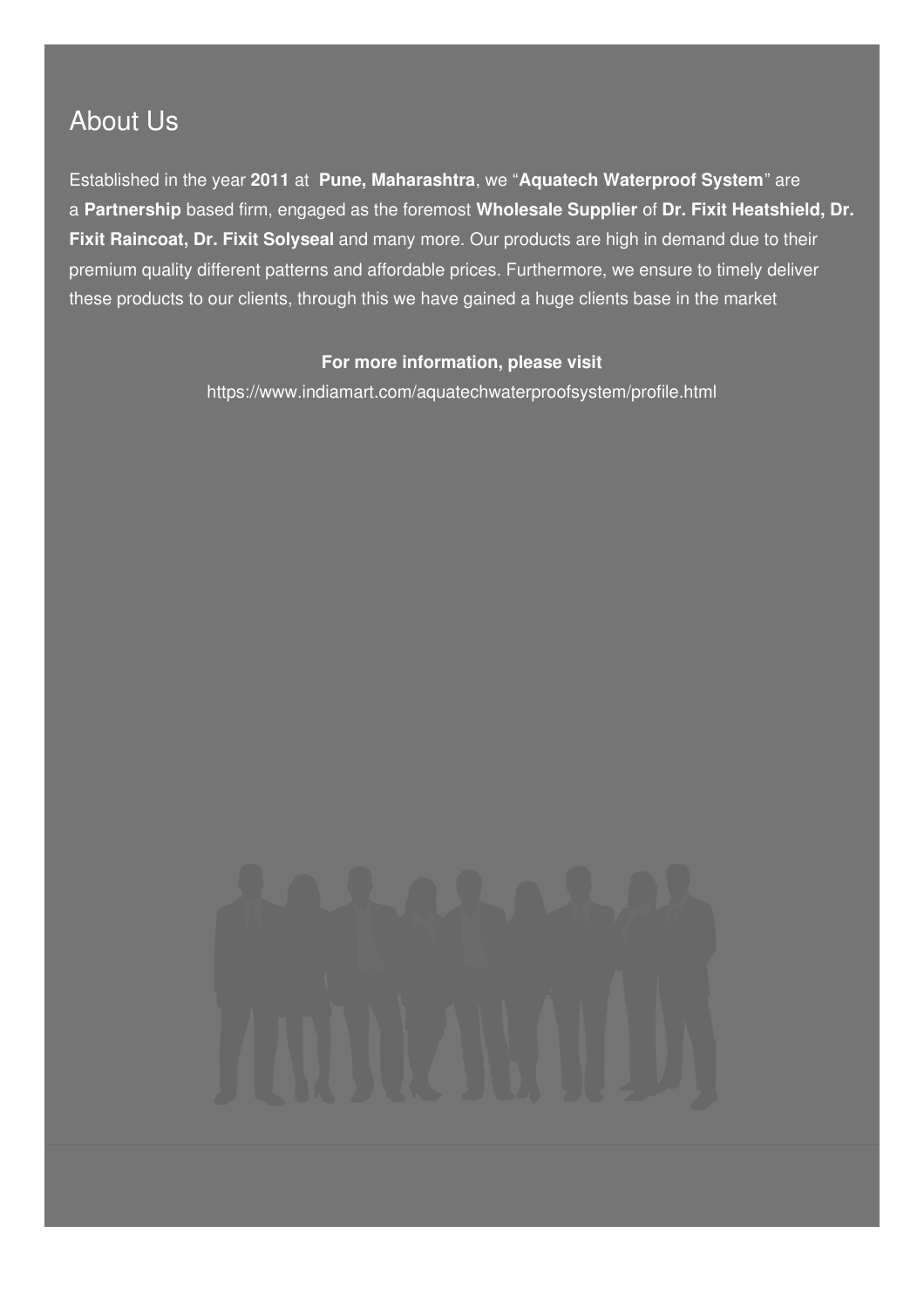#### **WATERPROOFING WORK**



**Waterproof Flooring Services** 



**Cement Based Waterproofing** Contractors



**Waterproofing Contractors For** Bathroom



**Ruff Waterproofing Services**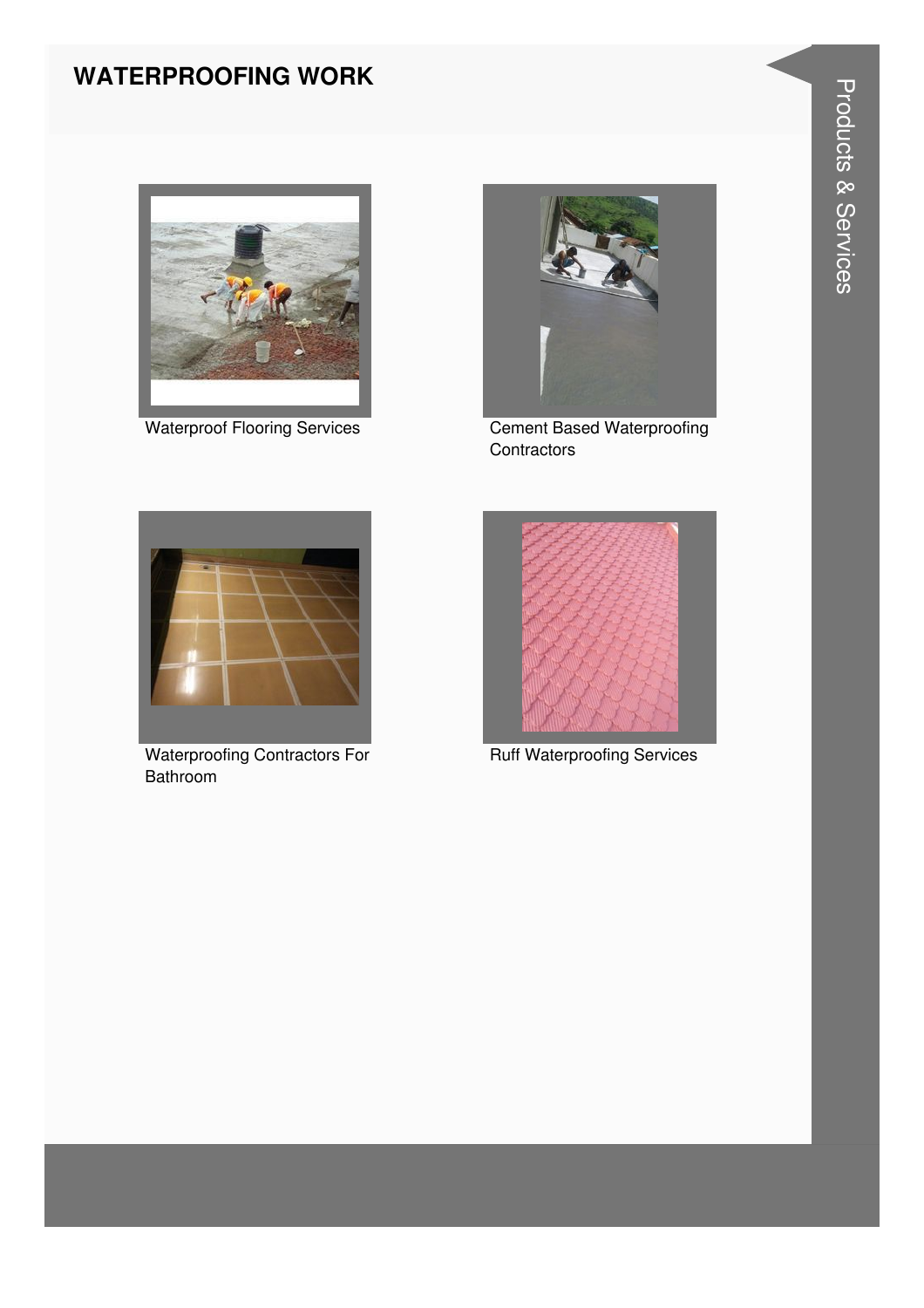# **Products & Services**

#### DR. FIXIT PRODUCTS FOR WATERPROOFING



Dr Fixit Construction Chemical



Dr. Fixit Fastflex



Dr. Fixit Flexicoat PU



Dr. Fixit Heatshield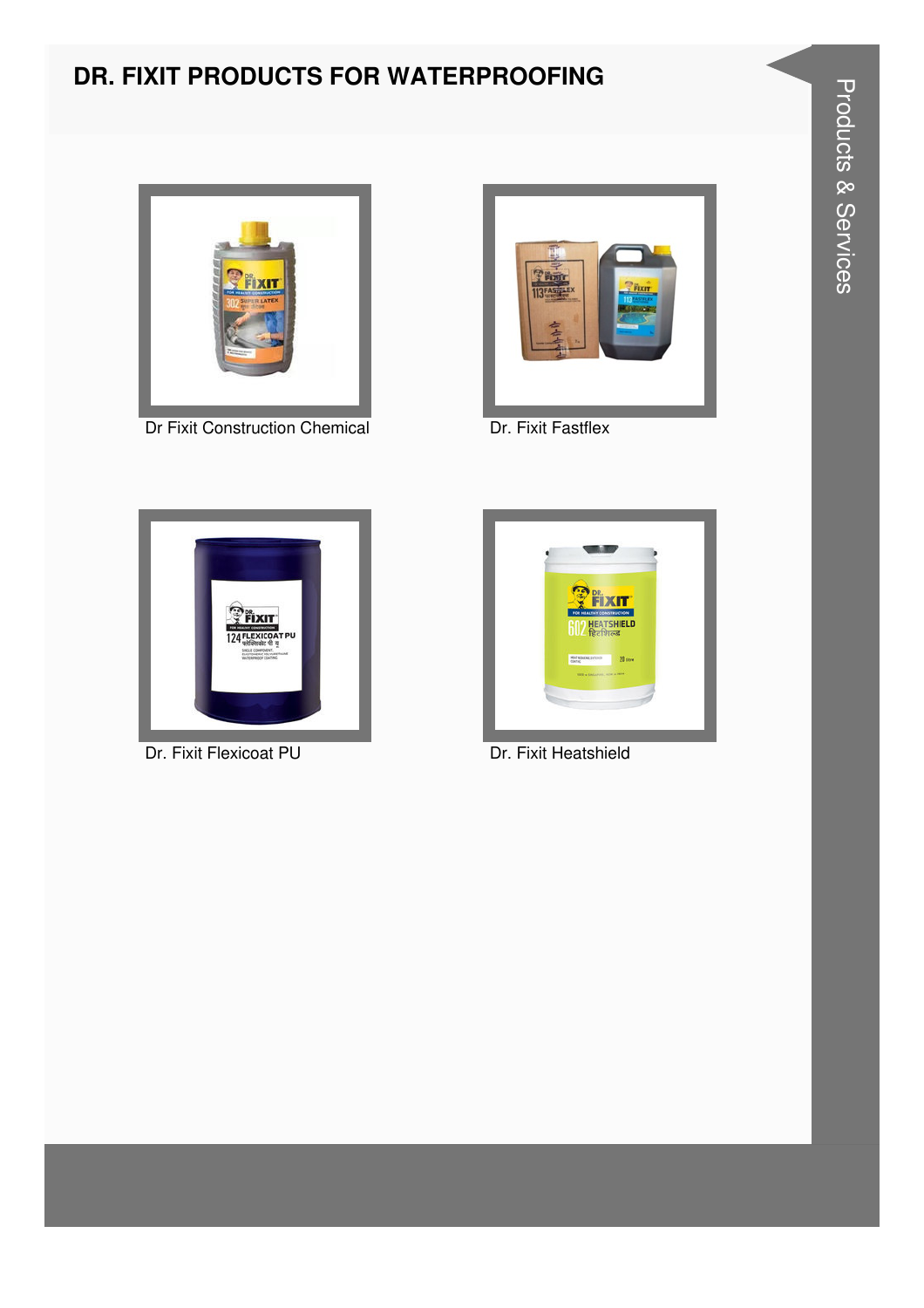#### **TERRACE WATER PROOFING SERVICES**



Water Storage Tank Waterproofing Service



Terrace Surface Area **Waterproofing Service** 



**Terrace Waterproofing** Coating



Terrace Leakage **Waterproofing Service**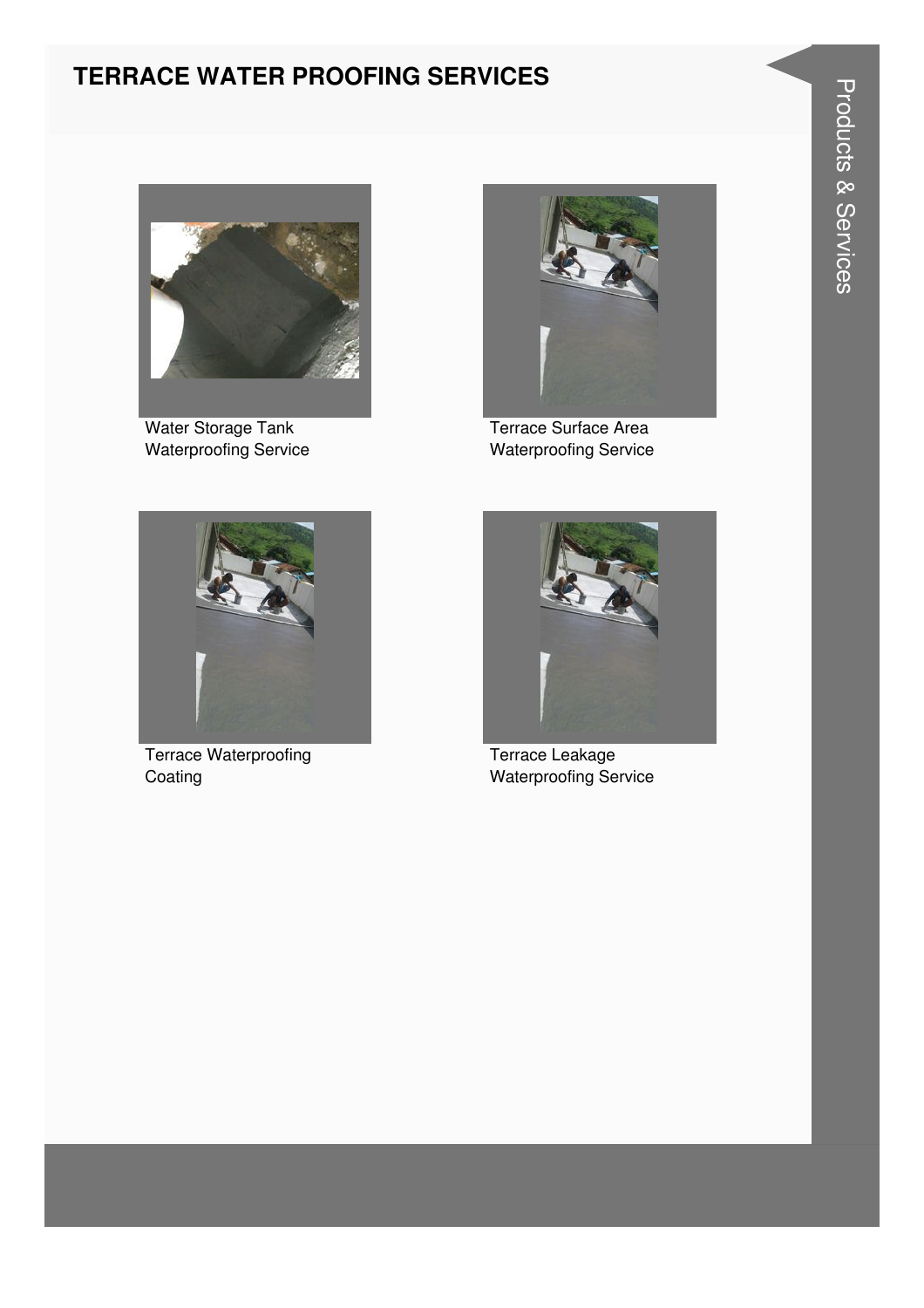#### **WATER TANK WATERPROOFING SERVICES**



**Water Tanks Waterproofing** Services



Water Storage Tank Waterproofing Service



Water Tank Water Proofing Service



**Under Ground Water Tank Waterproofing Services**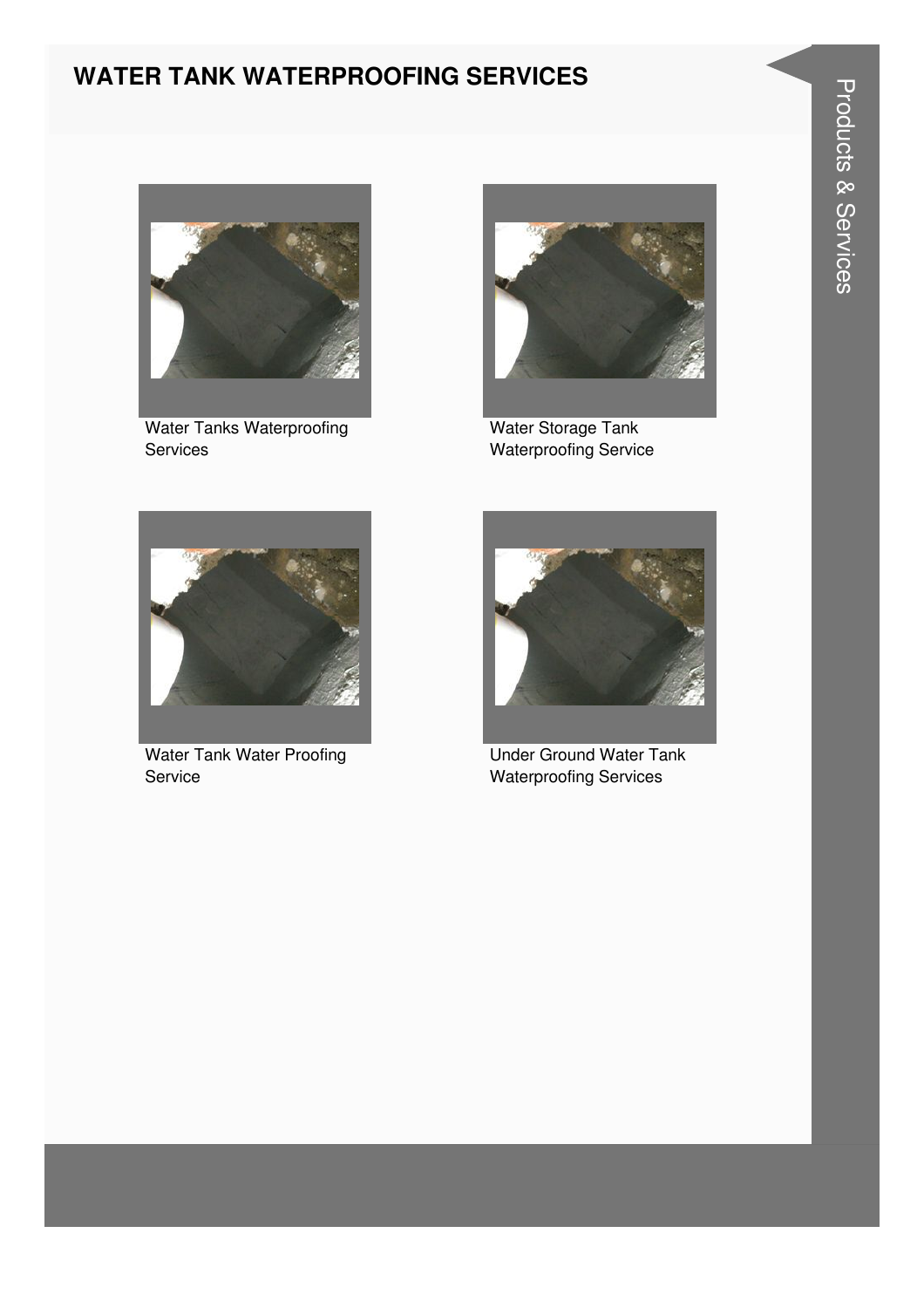#### **WATERPROOFING CHEMICAL**



Dr. Fixit LW



Dr. Fixit Waterproofing Chemical



**Waterproofing Chemical** 



Dr Fixit Super Latex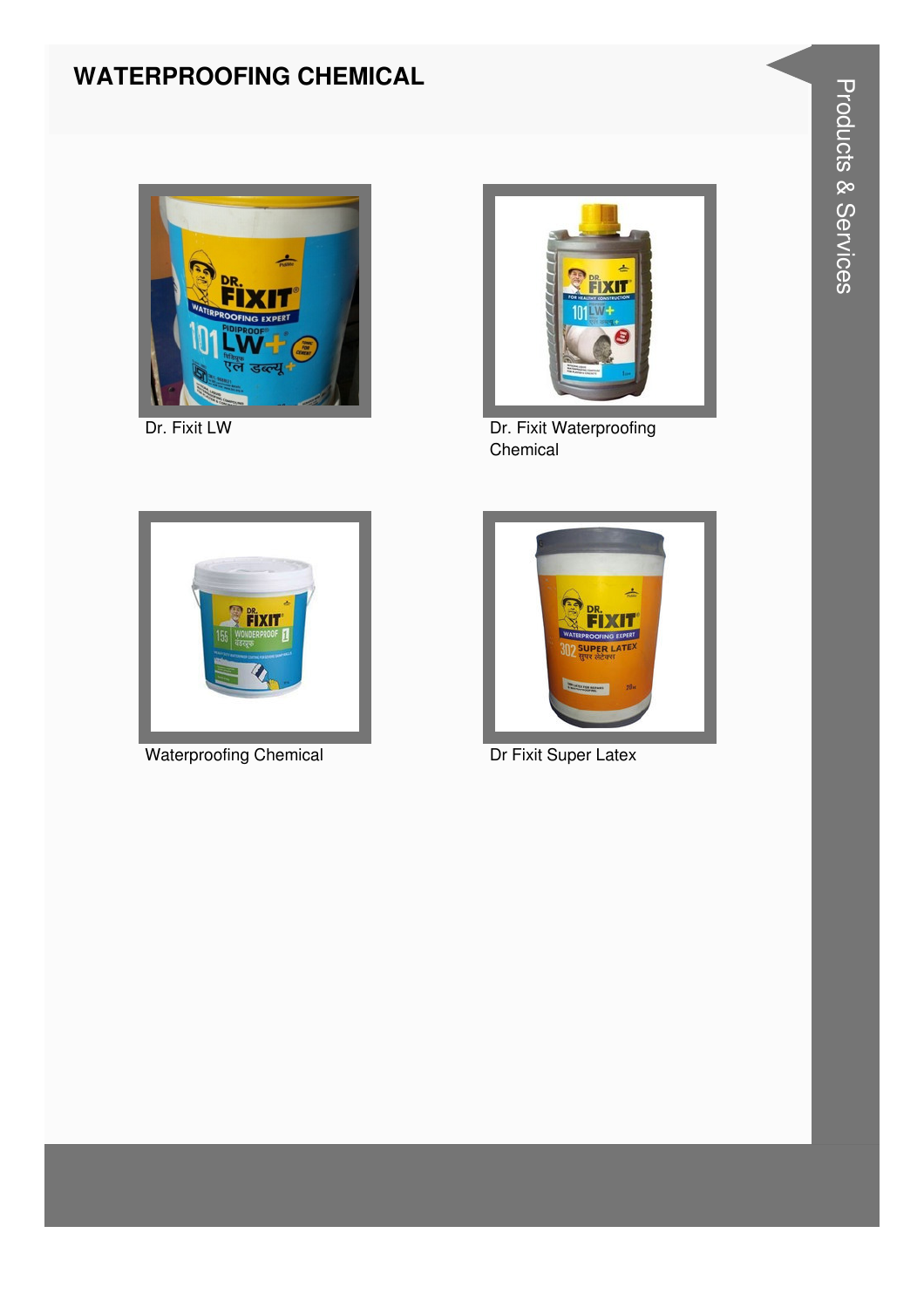#### **EXPANSION JOINT**



**Tiles Joint Filling Services** 



**Expansion Joints** 



**Crack Filling Service**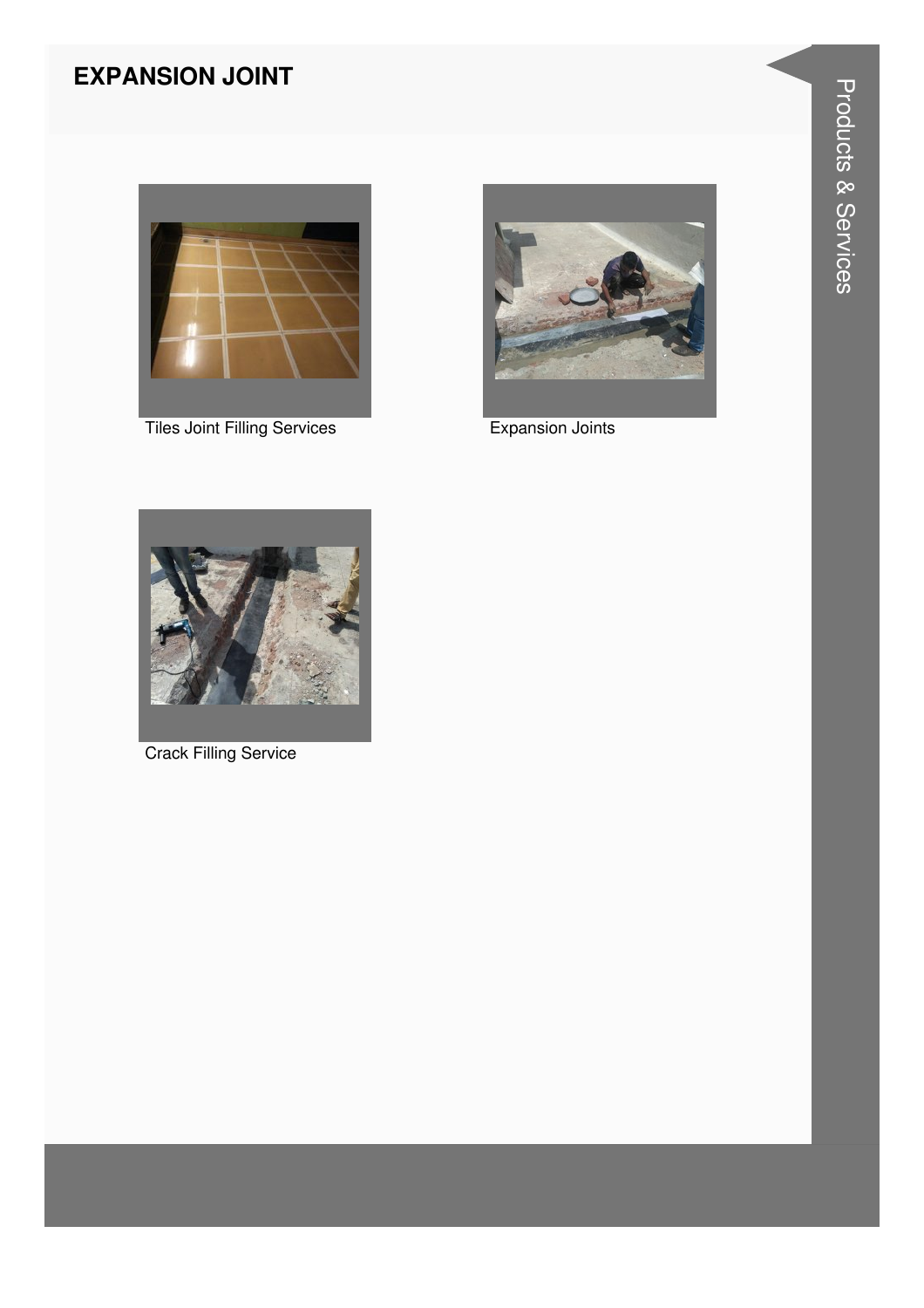#### **COATING SERVICE**



Dr. Fixit Pidifin Coating Service



**Terrace Waterproofing Work** 



**Terrace Coating Service**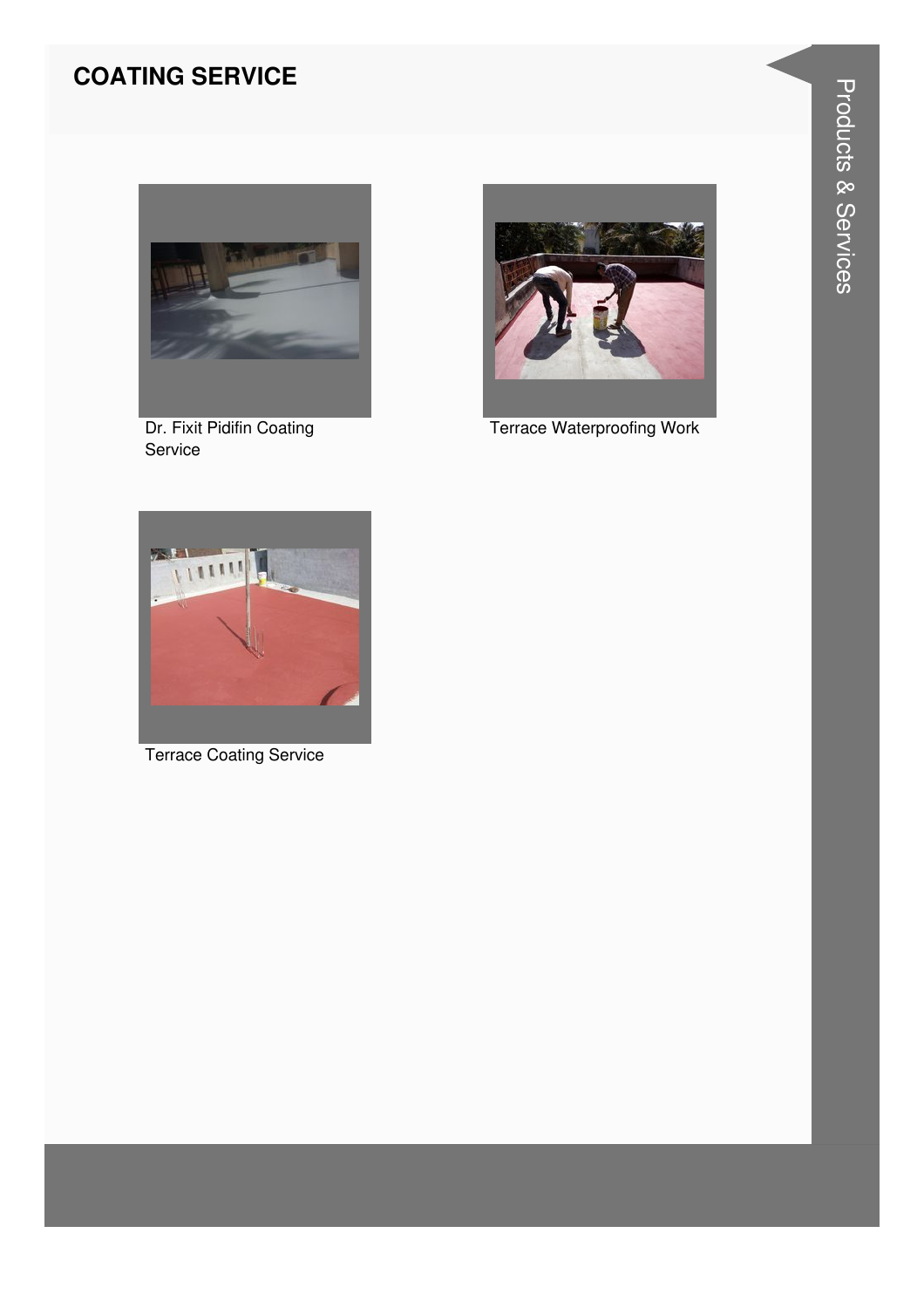#### **OTHER PRODUCTS:**



Toilet and Bathroom Waterproofing Work



20 Litre Dr. Fixit Newcoat Ezee



**Terrace Water Proofing** Services



**Water Tank Waterproofing** Solution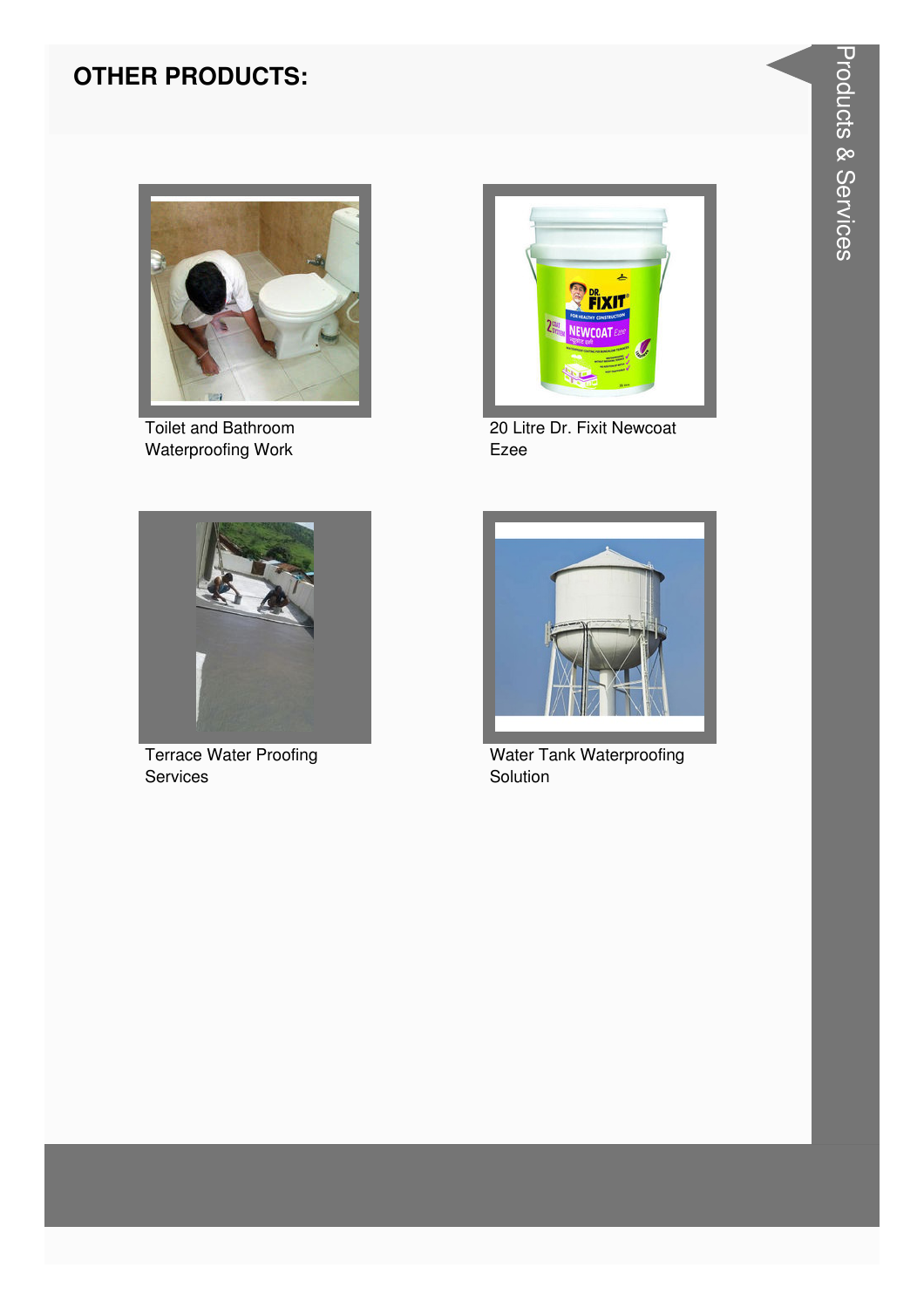### Factsheet

| Year of Establishment            | : 2011               |
|----------------------------------|----------------------|
| <b>Nature of Business</b>        | : Wholesale Supplier |
| <b>Total Number of Employees</b> | : Upto 10 People     |